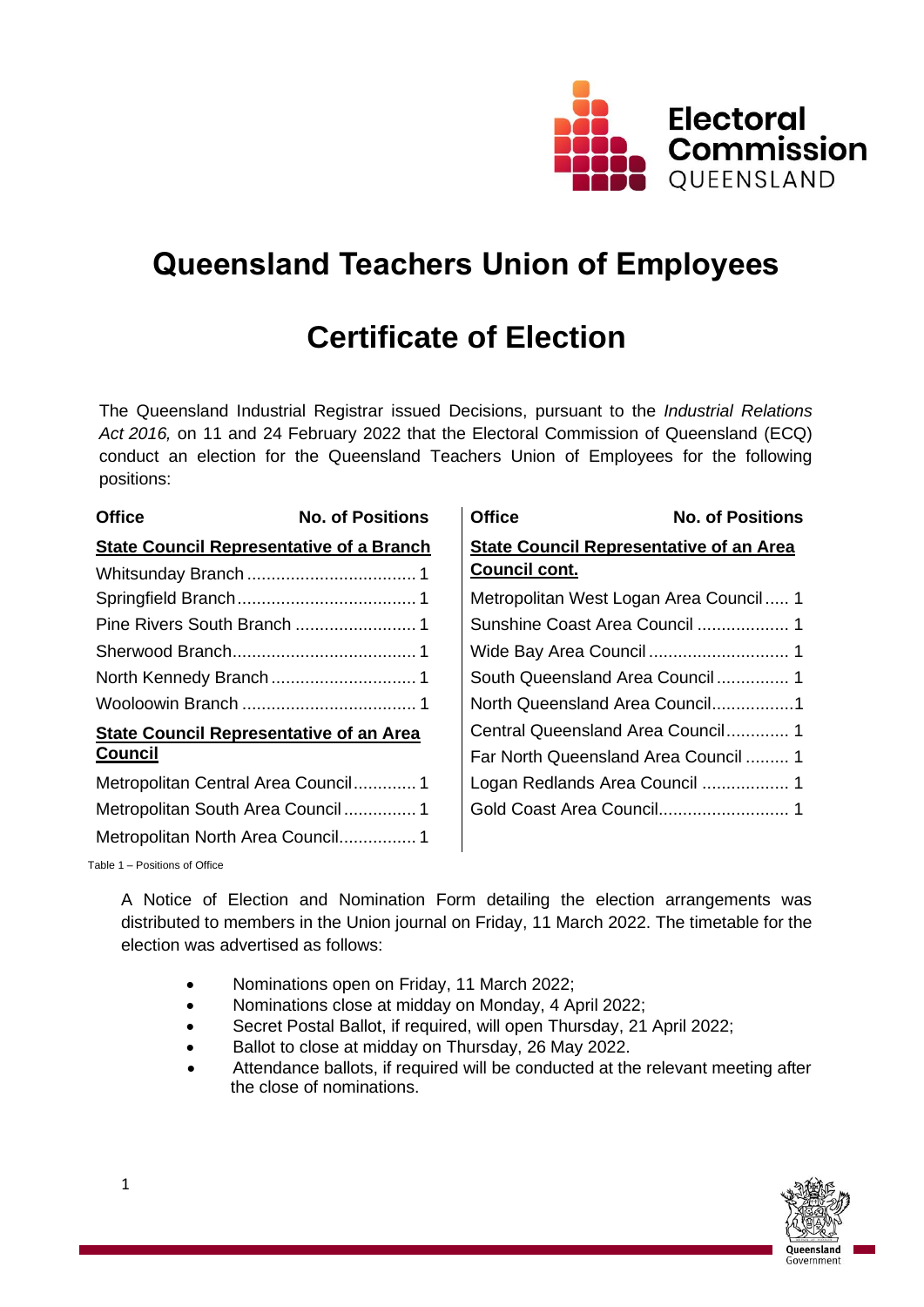

# **Nominations**

Nomination forms were received by the following:

| <b>Office</b>                                          | <b>No. of Positions</b>                         | <b>Nominees</b>             |  |
|--------------------------------------------------------|-------------------------------------------------|-----------------------------|--|
|                                                        | <b>State Council Representative of a Branch</b> |                             |  |
|                                                        |                                                 | JOLLEY, Andrew              |  |
|                                                        |                                                 | <b>BLACKLOCK, Natalie</b>   |  |
|                                                        |                                                 | No nomination received      |  |
|                                                        |                                                 | BEVIS, John                 |  |
|                                                        |                                                 | SINGH, Nadeep               |  |
|                                                        |                                                 | HEARN, Emma                 |  |
| <b>State Council Representative of an Area Council</b> |                                                 |                             |  |
|                                                        | Metropolitan Central Area Council1              | MONSOUR, Rosa               |  |
|                                                        | Metropolitan South Area Council1                | No nomination received      |  |
| Metropolitan North Area Council1                       |                                                 | CHRISTENSEN, Ann            |  |
|                                                        |                                                 | WINWOOD, Nicholas (Nick)    |  |
| Metropolitan West Logan Area Council 1                 |                                                 | <b>QUINN, Lauren Adele</b>  |  |
| Sunshine Coast Area Council1                           |                                                 | <b>KERMODE, Kate</b>        |  |
|                                                        |                                                 | NUNAN, Paula M              |  |
|                                                        | South Queensland Area Council 1                 | HOLCOMBE, Sarah             |  |
| North Queensland Area Council 1                        |                                                 | MORRISON, Callum            |  |
|                                                        |                                                 | SHAW, Bob (Robert) John     |  |
| Central Queensland Area Council 1                      |                                                 | JOHNSTONE, Renae            |  |
|                                                        |                                                 | ROACH, Tania                |  |
|                                                        | Far North Queensland Area Council1              | O'CONNELL, William          |  |
| Logan Redlands Area Council1                           |                                                 | <b>TURNER, Helen Louise</b> |  |
|                                                        | Gold Coast Area Council1                        | MCKENNA, Simone             |  |

Table 2 – Summary of Nomination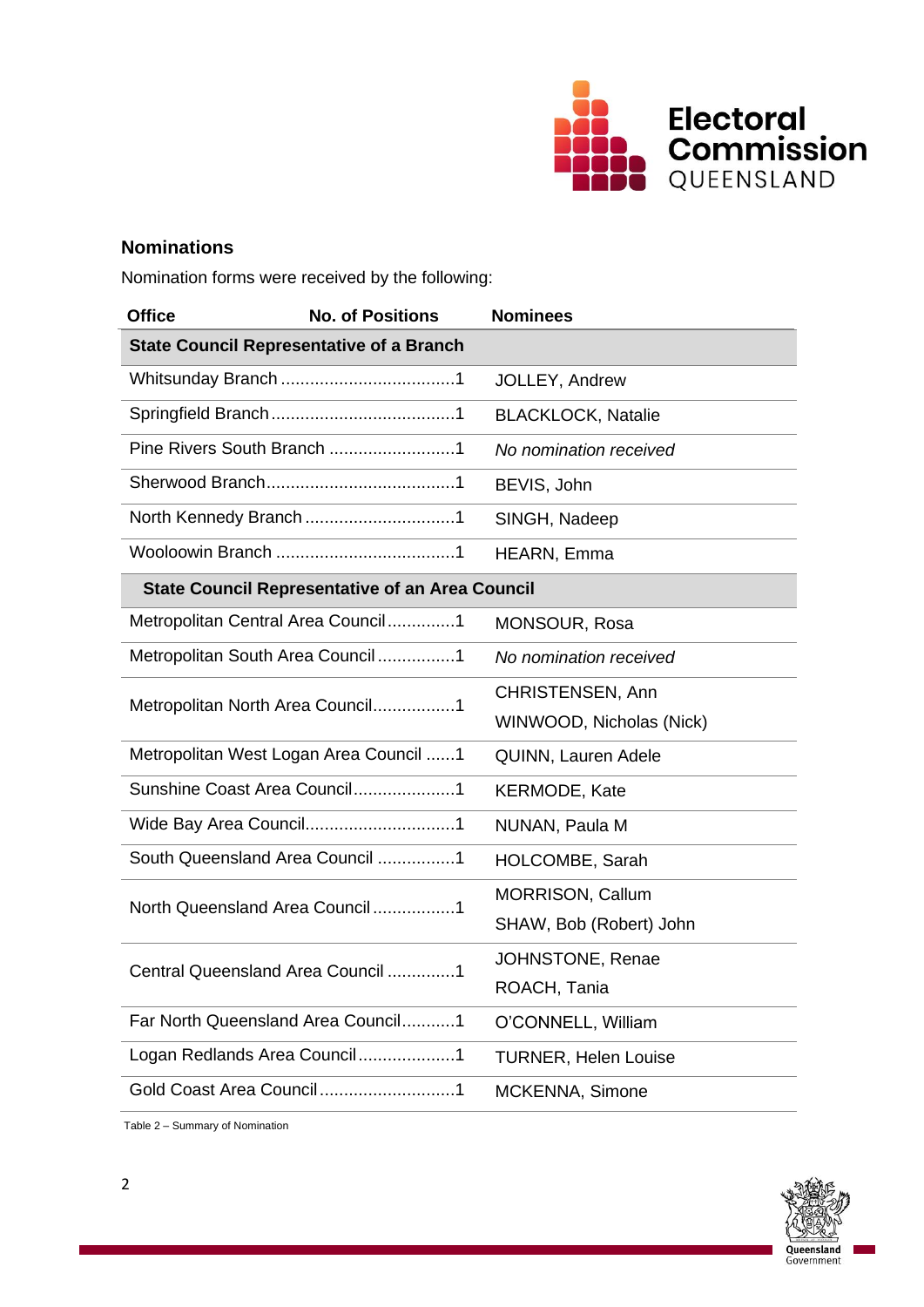

The ECQ accepted the nomination of all candidates as inquiries with the Union's membership records revealed that they are eligible for election to the positions of office contested.

# **Ballots**

The ECQ will now proceed to conduct an attendance ballot to declare the following positions:

- State Council Representative of Central Queensland Area Council
- State Council Representative of North Queensland Area Council
- State Council Representative of Metropolitan North Area Council

# **State Council Representative to Central Queensland Area Council**

#### **Attendance ballot held Saturday, 7 May 2022.**

# **One (1) to be elected**

Votes counted under the Optional Preferential voting system.

Results in Ballot Paper Order –

|                     | Count | Status     |
|---------------------|-------|------------|
| ROACH, Tania        |       | 14 Elected |
| JOHNSTONE, Ren      | ิค    |            |
| <b>Formal Votes</b> | 20    |            |
| Informal Votes      |       |            |
| <b>Total Votes</b>  | 21    |            |

Table 3 – Votes Counted for State Council Representative to Central Queensland Area Council

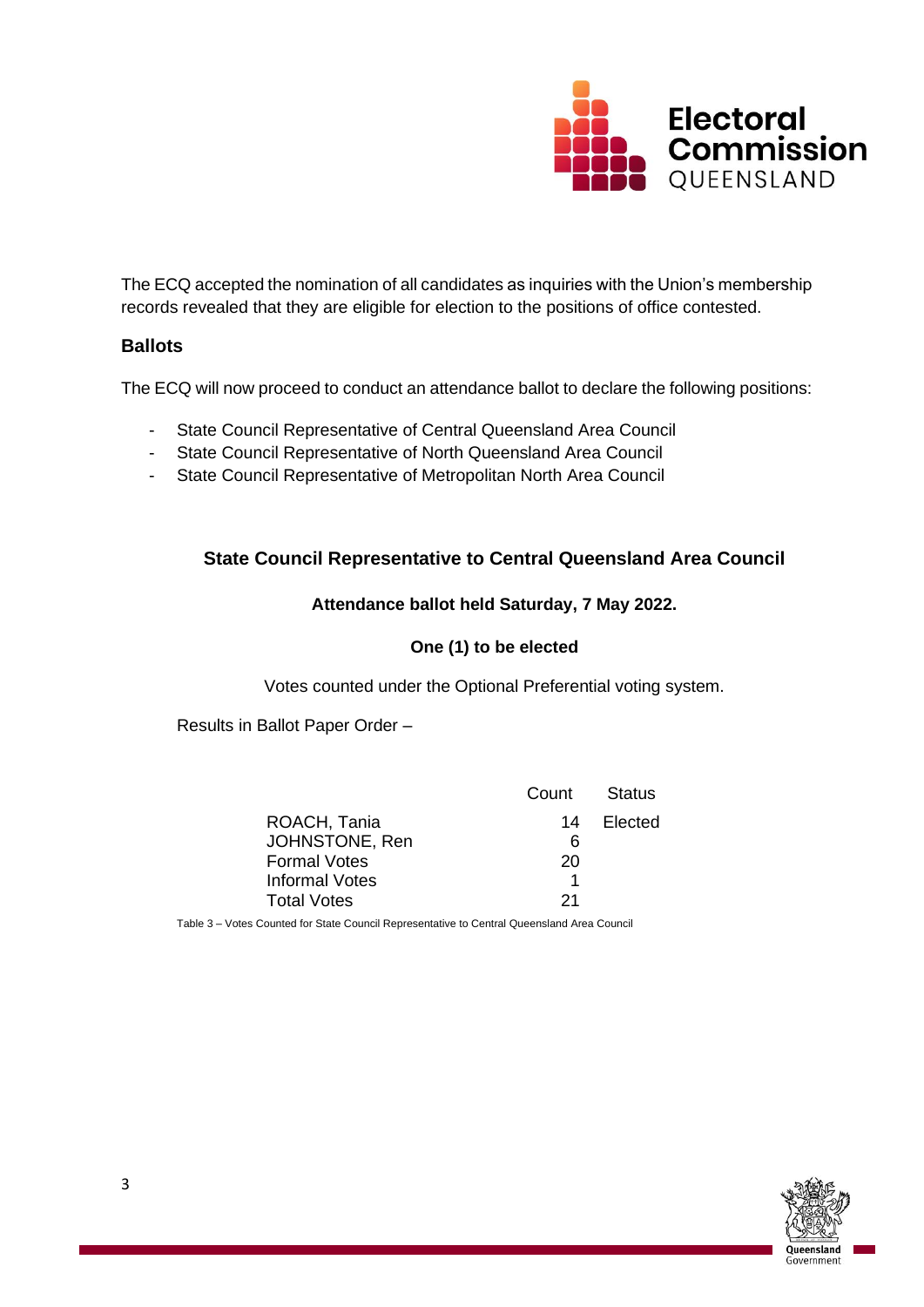

# **State Council Representative to North Queensland Area Council**

#### **Attendance ballot held Saturday, 28 May 2022.**

# **One (1) to be elected**

Votes counted under the Optional Preferential voting system.

Results in Ballot Paper Order –

|                         | Count | Status     |
|-------------------------|-------|------------|
| <b>MORRISON, Callum</b> | 2     |            |
| SHAW, Bob               |       | 17 Elected |
| <b>Formal Votes</b>     | 19    |            |
| Informal Votes          |       |            |
| <b>Total Votes</b>      | 20    |            |
|                         |       |            |

Table 4 – Votes Counted for State Council Representative to North Queensland Area Council

# **State Council Representative to Metropolitan North Area Council**

#### **Attendance ballot held Saturday, 4 June 2022.**

# **One (1) to be elected**

Votes counted under the Optional Preferential voting system.

Results in Ballot Paper Order –

|                         | Count             | Status  |
|-------------------------|-------------------|---------|
| <b>CHRISTENSEN, Ann</b> | 9                 | Elected |
| WINWOOD, Nicholas       |                   |         |
| <b>Formal Votes</b>     | 10                |         |
| Informal Votes          | $\mathbf{\Omega}$ |         |
| <b>Total Votes</b>      | 10                |         |
|                         |                   |         |

Table 5 – Votes Counted for State Council Representative to Metropolitan North Area Council

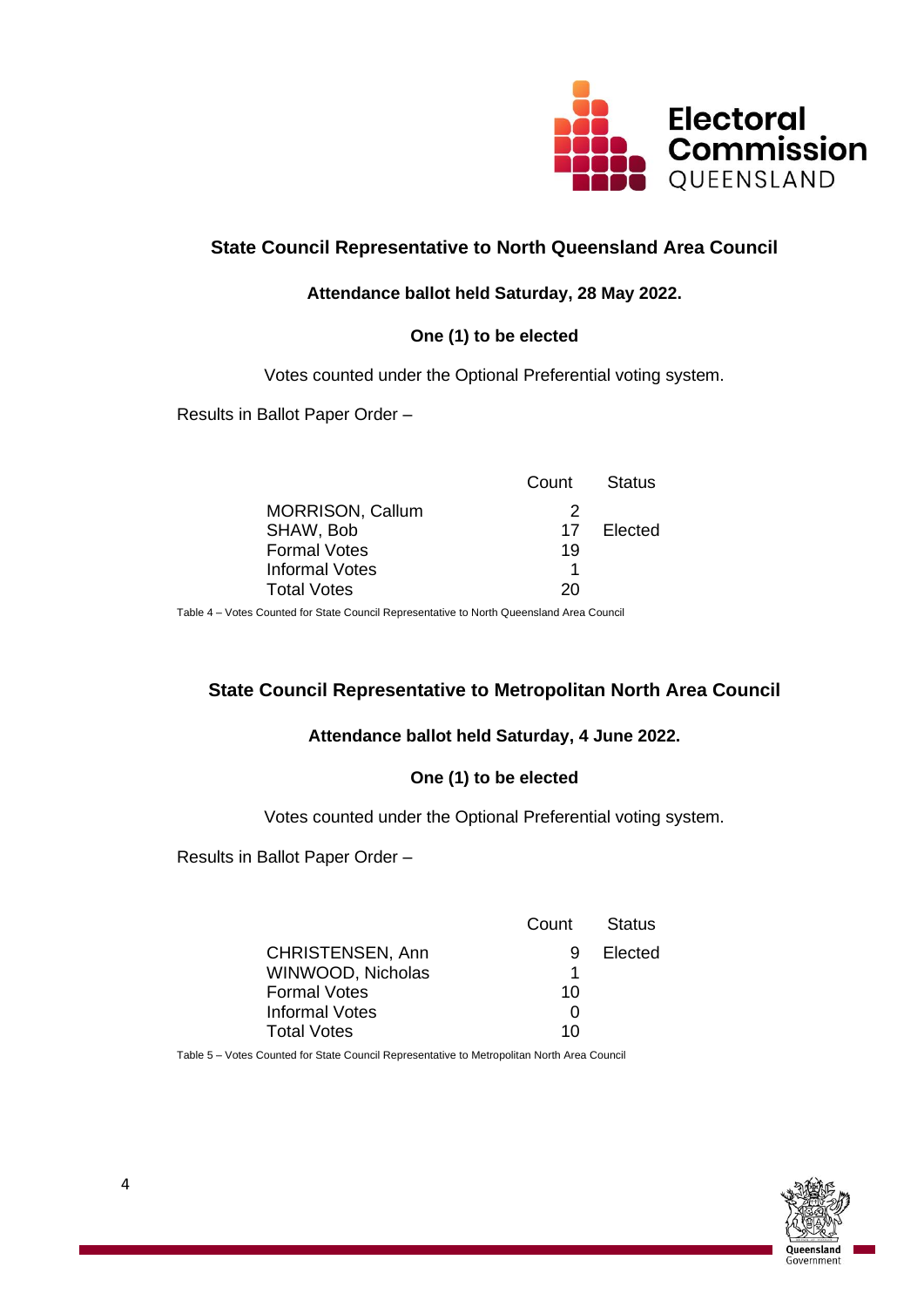

### **Declaration**

I, SUZANNE PETA BALL, an officer of the Electoral Commission of Queensland assigned to conduct an election by the Industrial Registrar in Decision RIO 2022/17, 35 issued pursuant to the *Industrial Relations Act 2016*, DECLARE THAT: -

ANDREW JOLLEY is elected to the office of State Council Representative of Whitsunday Branch.

NATALIE BLACKLOCK is elected to the office of State Council Representative of Springfield Branch.

JOHN BEVIS is elected to the office of State Council Representative of Sherwood Branch.

NADEEP SINGH is elected to the office of State Council Representative of North Kennedy Branch.

EMMA HEARN is elected to the office of State Council Representative of Wooloowin Branch.

ROSA MONSOUR is elected to the office of State Council Representative of Metropolitan Central Area Council.

LAUREN ADELE QUINN is elected to the office of State Council Representative of Metropolitan West Logan Area Council.

KATE KERMODE is elected to the office of State Council Representative of Sunshine Coast Area Council.

PAULA M NUNAN is elected to the office of State Council Representative of Wide Bay Area Council.

SARAH HOLCOMBE is elected to the office of State Council Representative of South Queensland Area Council.

WILLIAM O'CONNELL is elected to the office of State Council Representative of Far North Queensland Area Council.

HELEN LOUISE TURNER is elected to the office of State Council Representative of Logan Redlands Area Council.

SIMONE MCKENNA is elected to the office of State Council Representative of Gold Coast Area Council.